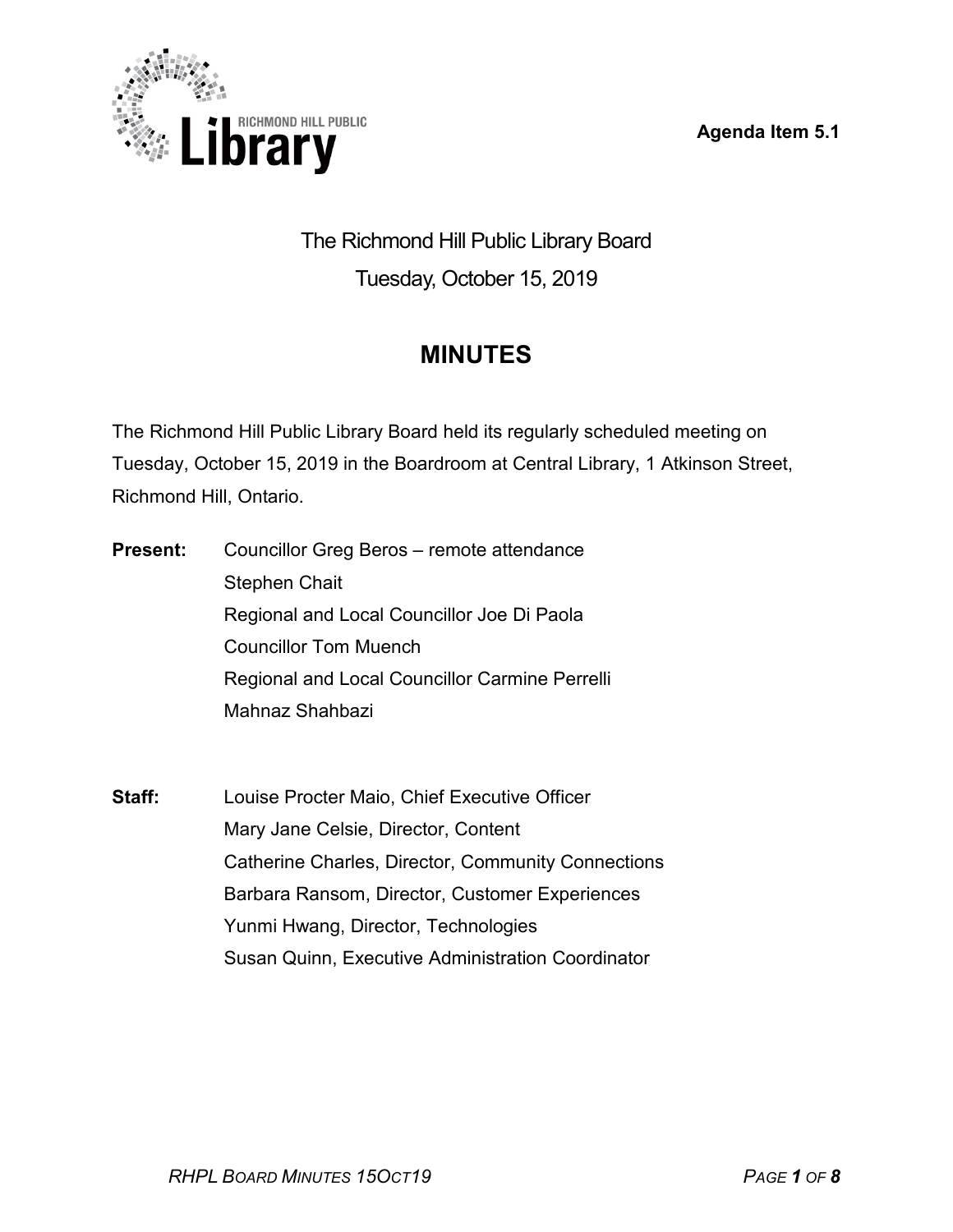## **1.0 Call to Order**

The Chief Executive Officer advised that in the absence of both a Chair and Vice-Chair, the Board may appoint one of its members as acting chair.

#### **Motion:**

19:87

#### **Moved By:**

Regional and Local Councillor C. Perrelli

#### **Seconded by:**

Councillor T. Muench

**THAT** Regional and Local Councillor J. Di Paola be appointed Acting Chair for the October 15, 2019 Meeting of the Library Board.

## **CARRIED**

The Acting Chair, Regional and Local Councillor J. Di Paola, called the meeting to order at 7:38 p.m.

## **2.0 Regrets**

# **3.0 Adoption of Agenda**

**Motion:** 19:88

## **Moved By:**

Regional and Local Councillor C. Perrelli

## **Seconded by:**

Councillor T. Muench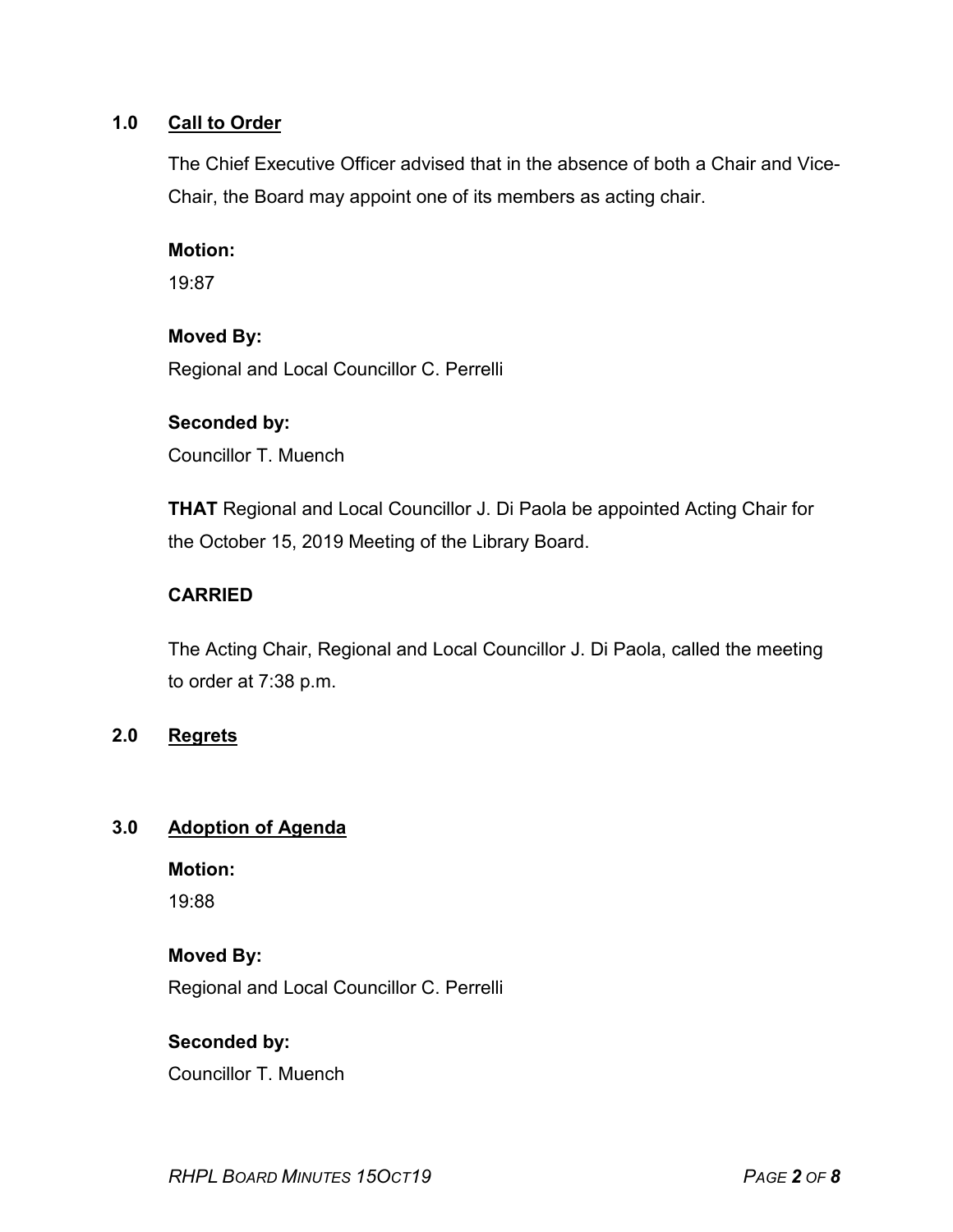**THAT** the Agenda of October 15, 2019 be adopted.

## **CARRIED**

### **4.0 Disclosure of Pecuniary Interest and the General Nature Thereof**

There were no disclosures of pecuniary interest.

#### **5.0 Minutes**

#### **5.1 Library Board Minutes – September 19, 2019**

**Motion:**

19:89

#### **Moved By:**

S. Chait

#### **Seconded by:**

Regional and Local Councillor C. Perrelli

**THAT** the Minutes of September 19, 2019 be adopted

## **CARRIED**

#### **6.0 Correspondence**

- **6.1** Letter from Louise Procter Maio, CEO, Richmond Hill Public Library Re: Proclamation of Canadian Library Month and Ontario Public Library Week
- **6.2** Letter from David Bishop, Board Chair, Richmond Hill Public Library Re: Notice of Resignation

#### **Motion:**

19:90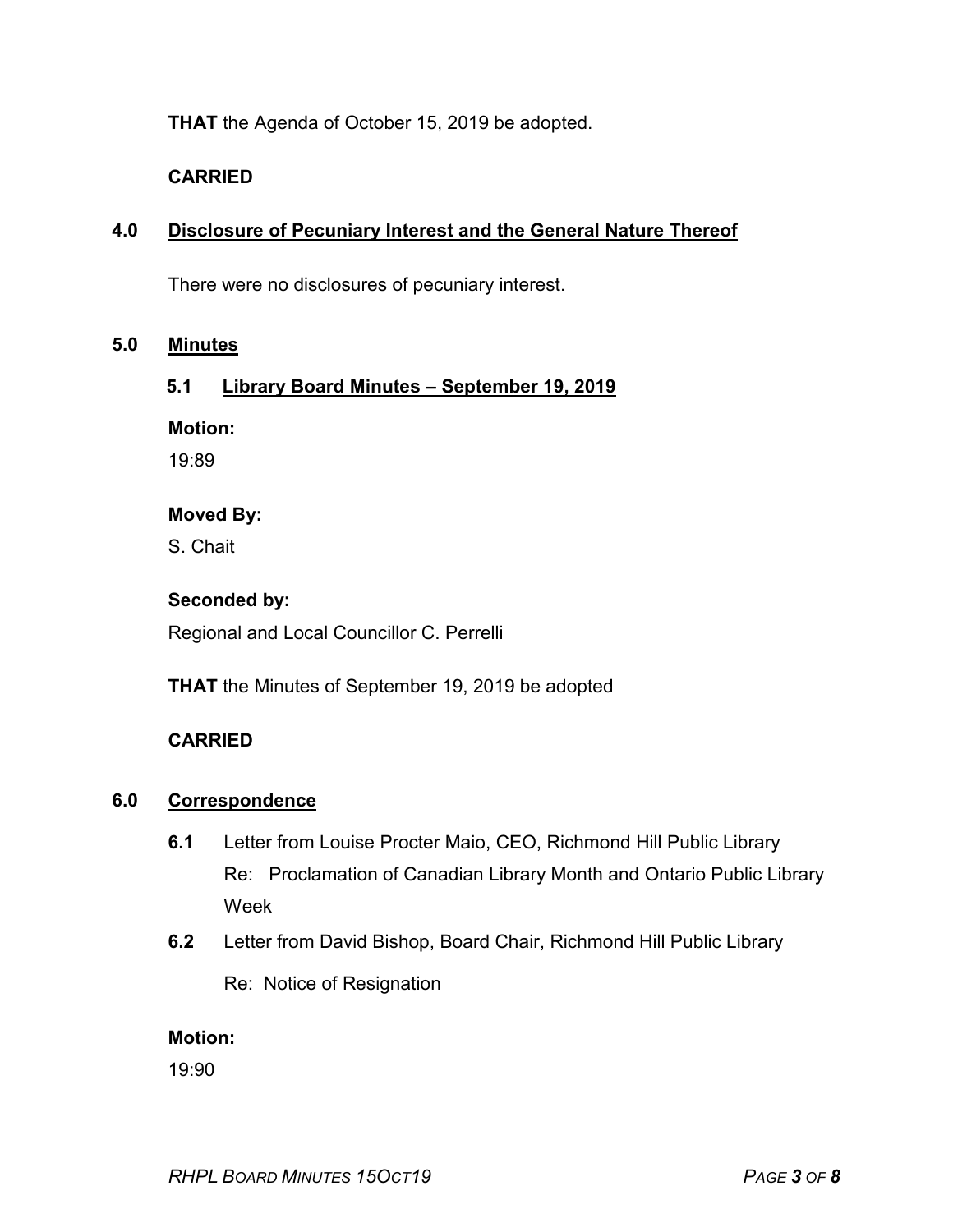#### **Moved By:**

S. Chait

### **Seconded by:**

Regional and Local Councillor C. Perrelli

**THAT** the correspondence be received as information.

# **CARRIED**

*7:38 p.m. remote attendance with Councillor G. Beros was terminated and quorum was lost.*

*7:55 p.m. M. Shahbazi arrived to the meeting.*

#### **7.0 Resolution to Move Into Closed Session to consider matters relating to:**

#### **7.1 Labour relations or employee negotiations**

#### **Motion:**

19:91

#### **Moved By:**

Regional and Local Councillor C. Perrelli

#### **Seconded by:**

Councillor T. Muench

**THAT** the Board move into Closed Session to consider matters relating to labour relations or employee negotiations.

## **CARRIED**

At 8:02 p.m. the Board moved into Closed Session.

## **8.0 Resolution to Reconvene in Open Session**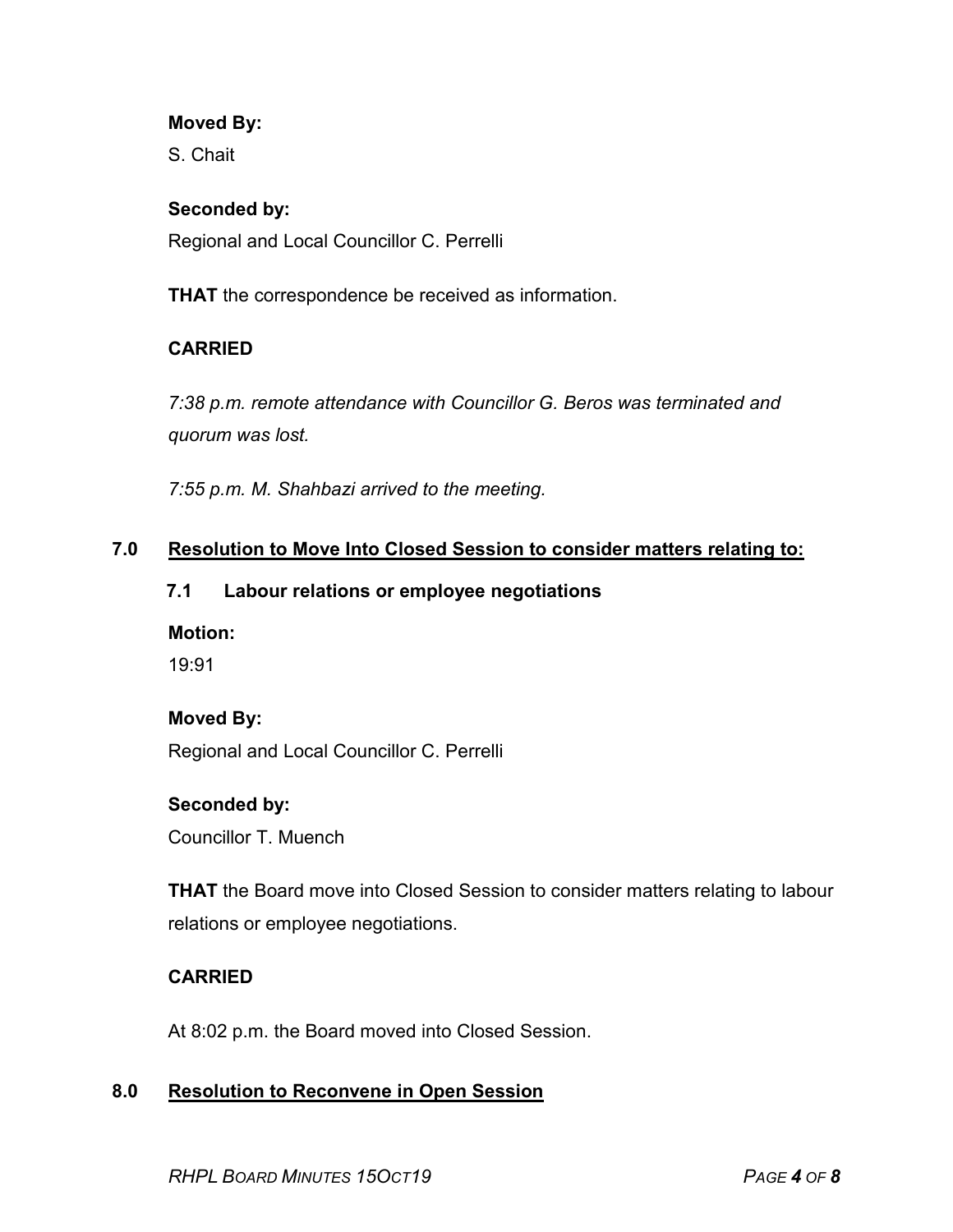### **Motion:**

19:92

#### **Moved By:**

Regional and Local Councillor C. Perrelli

#### **Seconded by:**

M. Shahbazi

That the Board move into Open Session.

## **CARRIED**

At 9:01p.m. the Board returned to Open Session

## **9.0 Adoption of Recommendations Arising from Closed Session (if any)**

**Motion:**

19:93

## **Moved By:**

Councillor T. Muench

## **Seconded by:**

Regional and Local Councillor C. Perrelli

**THAT** staff be directed to implement the recommendations in the ICLIB19.01City of Richmond Hill Recommendations for Corporate and Communications Services Report dated October 2019 as modified by the Board in Closed Session, and

**THAT** the Library Board direct the appropriate staff to investigate the feasibility of implementing Sunday service at the new Oak Ridges branch utilizing savings derived from this report.

## **CARRIED**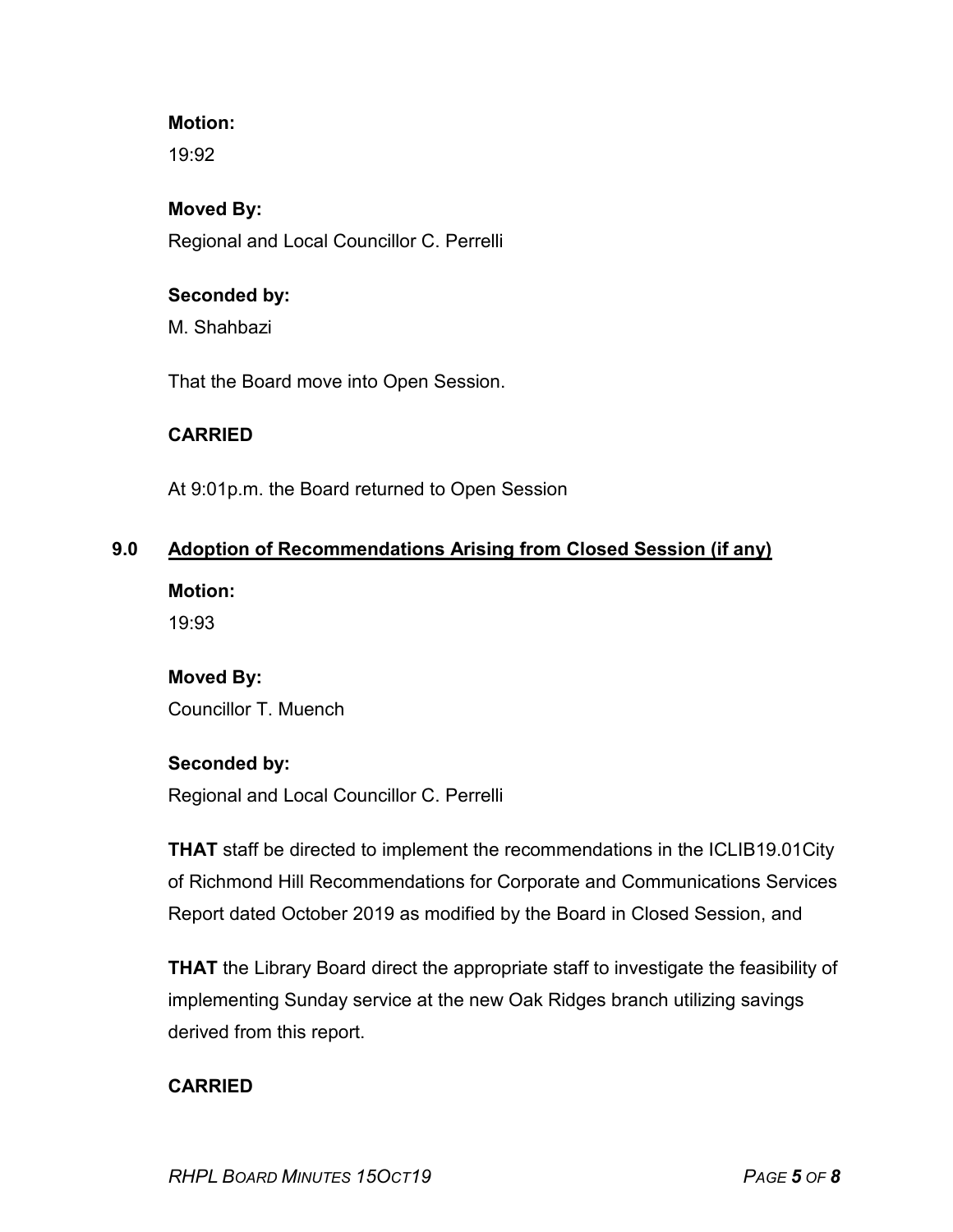### **Motion:**

19:94

#### **Moved By:**

Regional and Local Councillor C. Perrelli

### **Seconded by:**

Councillor T. Muench

**THAT** the Library Board receive the verbal report on Third Party Review of the Library.

#### **CARRIED**

#### **10.0 New Business**

The Chief Executive Officer advised, as per the Library Board By-laws, notice for placing items on the agenda must be made at least one week prior to the meeting.

## **10.1 RHPL Board By-laws notice requirement.**

#### **Motion:**

19:95

## **Moved By:**

Regional and Local Councillor C. Perrelli

## **Seconded by:**

Councillor T. Muench

**That** the Library Board By-laws be waived requiring one week notice for new business.

## **A recorded vote was requested:**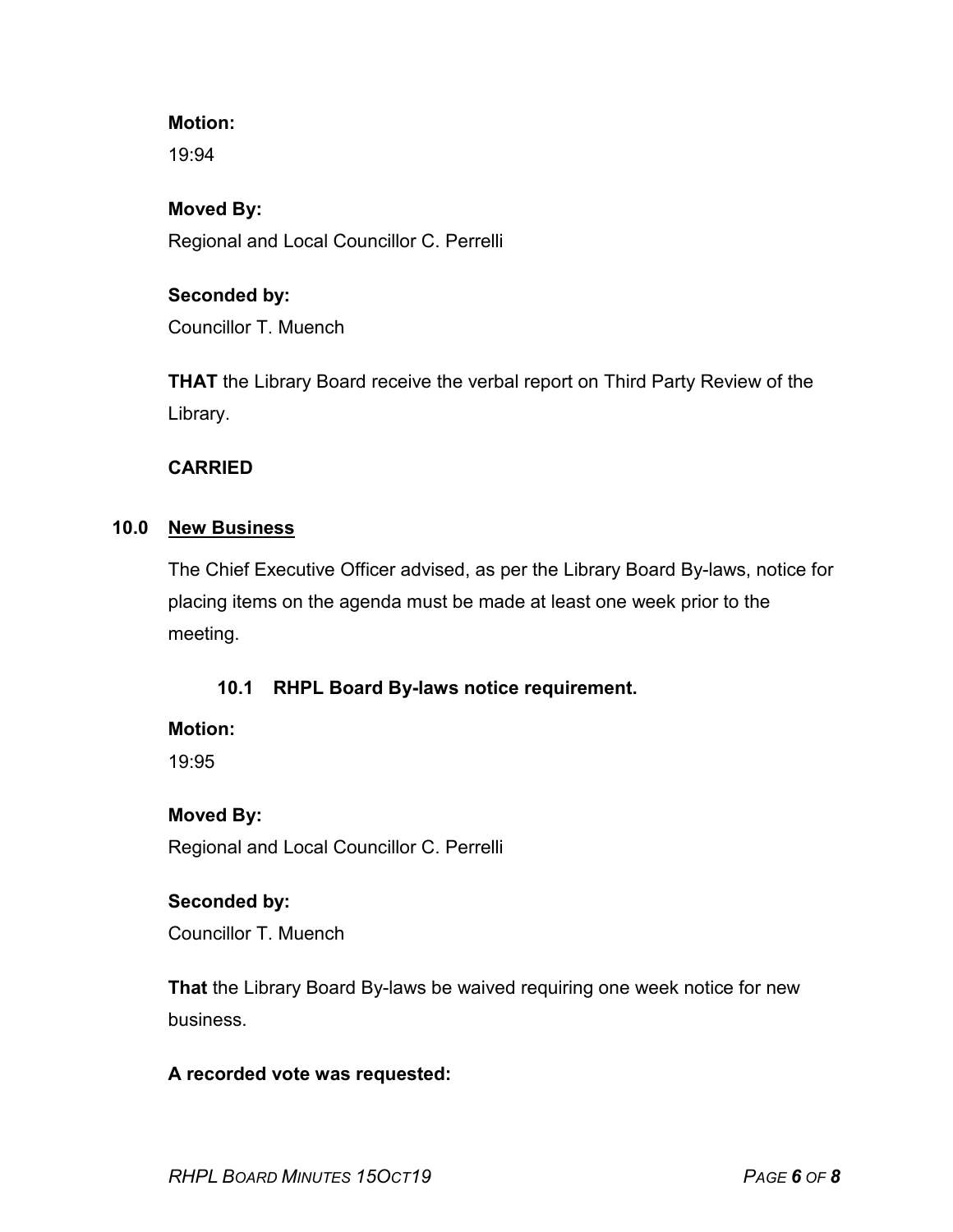**Yes:** Regional and Local Councillor J. DiPaola, Councillor T. Muench, Regional and Local Councillor C. Perrelli, M. Shahbazi

**No:** Councillor G. Beros, S. Chait

# **CARRIED**

## **10.2 Nomination of Library Board Chair and Vice-Chair.**

#### **Motion:**

19:96

## **Moved By:**

Regional and Local Councillor C. Perrelli

#### **Seconded by:**

M. Shahbazi

**That** Councillor G. Beros be nominated as Library Board Chair; and

**That** Regional and Local Councillor J. Di Paola be nominated as Library Board Vice-Chair; and

**That** they hold these positions on the Library Board for the remainder of the current term.

## **CARRIED**

## **11.0 Member Announcements**

None.

# **12.0 Date of Next Meeting**

The next Regular Meeting of the Library Board will be held on: **Tuesday, November 19, 2019 at 7:30 p.m. at Central Library.**